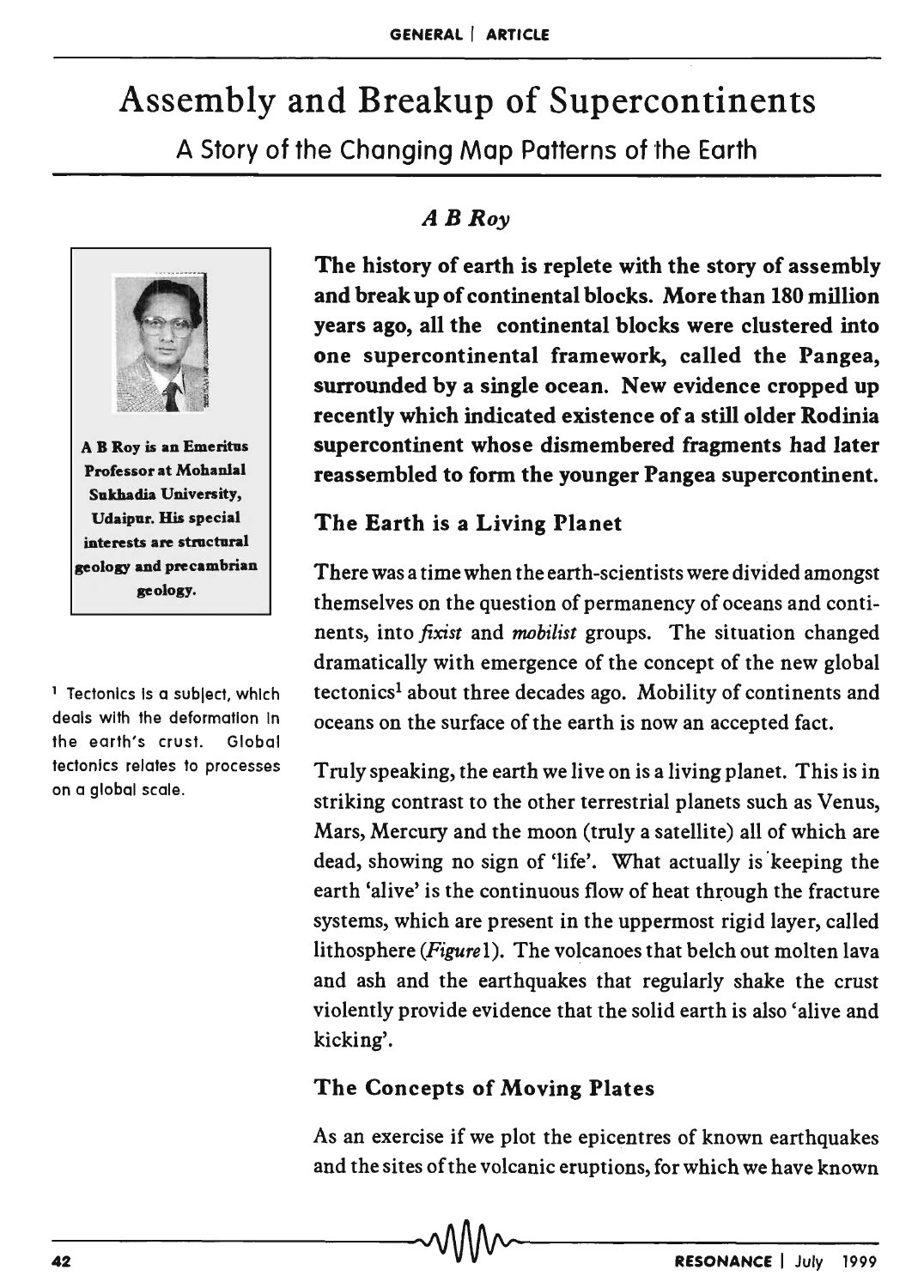

Figure 1. A schematic wedged section through the earth, showing its internal constituents. The crust, the uppermost shell is of two types: continental (made up predominantly of granitic rocks) and oceanic (made up mainly of basalt). The crust together with the rigid upper mantle constitutes the lithosphere, which overlies the hot and semiplastic asthenosphere. Thickness of the crust is exaggerated compared to other units (scale: approximate).

records, on a map of the world, at the end of the exercise we may be surprised to find that the earth's surface has been divided into smaller segments of 'stable areas' (virtually free of earthquakes and volcanoes) bounded by narrow strips of unstable zones *(Figure* 2). The stable areas are called 'plates' mainly because of their inverted saucer-like shape. The narrow unstable zones are called mobile belts, as these are the sites of concentrated movements. The plates are the fundamental units of the earth's lithosphere, which are in constant interactions. These interactions, called plate tectonics, are not only the cause of major changes in the surface landscape, but also the pattern of distribution of earth's continents and oceans. All of us are aware of the changing geopolitical map of the world. But do we know about the extremely slow but perceptible modification in the size, shape and position of oceans and continents? The earthscientists tell us that the continental fragment which is now Indian shield<sup>2</sup>, moved more than 7000 kilometres during the last 180 million years, or that every year India is losing nearly five centimetres of its land due to ducking of the Indian shield under the Himalaya; or that the Pacific ocean is regularly getting reduced in size.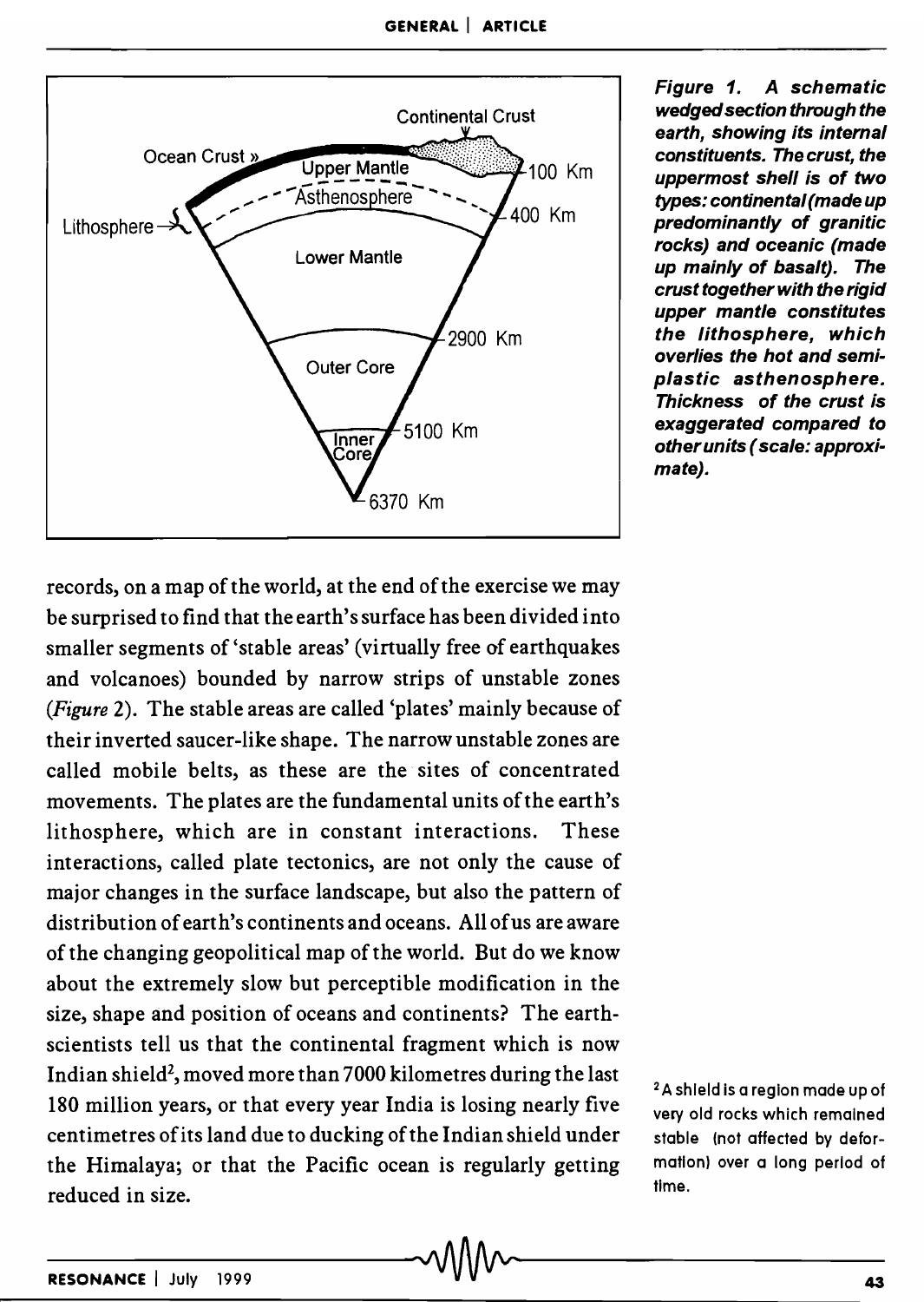

Figure 2. A sketch map of the world showing distribution of plates of different sizes and shapes separated by mobile belts or plate boundaries, which are defined by chains of earthquake epicentres and volcanoes.

## The Pangea Supercontinent

We wish that God had videotaped the records of all the changes in the crust that took place during the last 180 million years. The rewinding of the tape would take us back to a totally different map of the world. In that 180 million-year old world, the continents, which are now widely separated, would have appeared close to each other, forming a single mass of continents. Alfred Wegener, a German meteorologist, was the first to attempt a scientific reconstruction of the palaeo-world. He named the reconstituted supercontinent (the cluster of all continents) as *Pangea* (meaning all lands) *(Figure* 3). The continuous stretch of ocean that encircled the rest of the palaeo-world has been described as the *Panthalasha* (meaning all oceans).

Very much like solving a jigsaw puzzle, the reconstruction of the supercontinent framework is a complex exercise of piecing together the continental fragments based on the configurations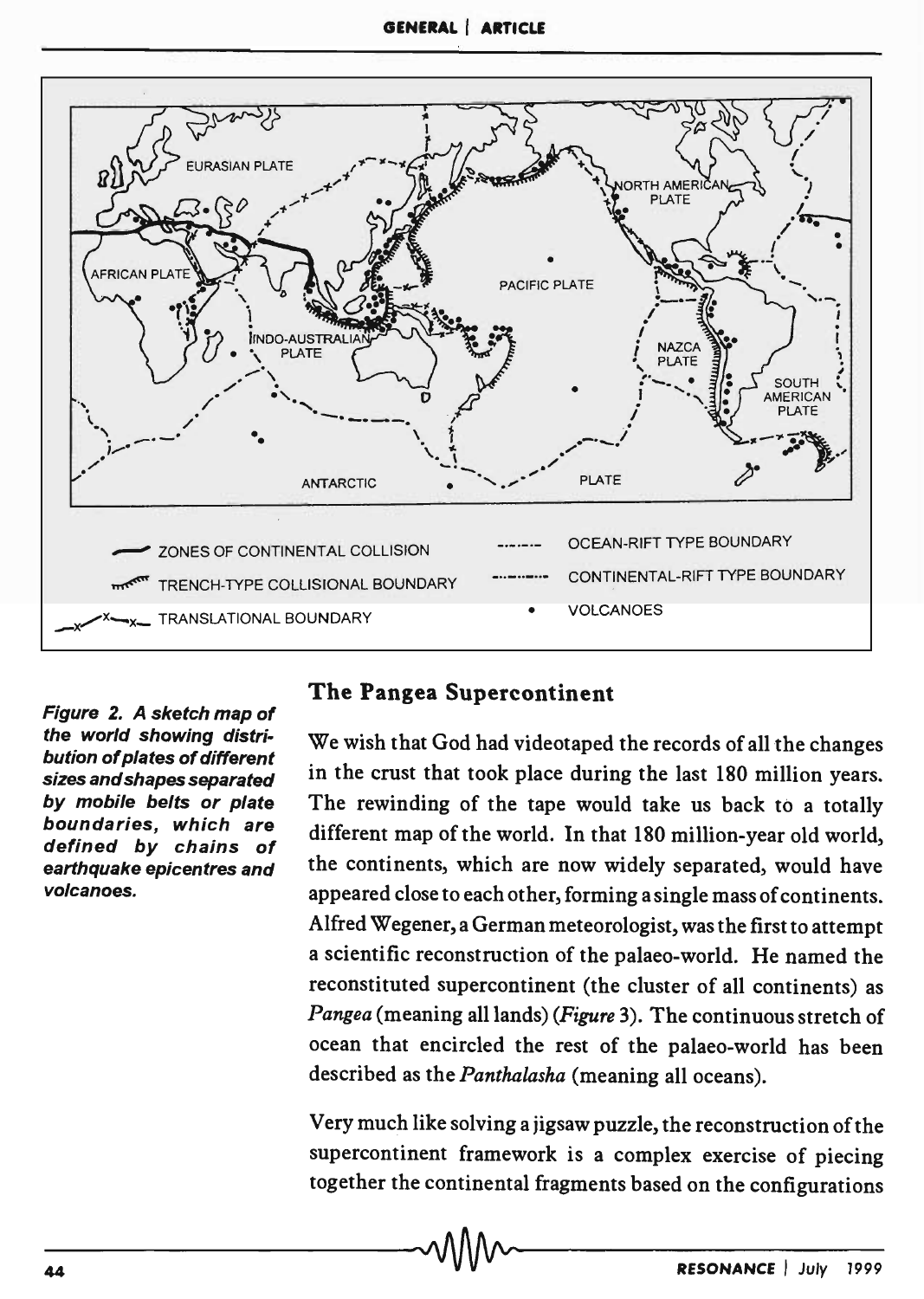

of continental shore lines. The supercontinent reconstruction also takes into consideration the shelf bathymetry (a feature that indicates morphology and depth of submerged areas of continental blocks), geological correlation of rock formations, fossil evidence, and lastly but most importantly, on the reconstruction of the *apparent polar wandering path* (APWC) based on the palaeo-magnetic study3. APWC is a useful tool in resolving the jigsaw fit of the continental fragments. Studies made by the earth-scientists during the second half of the present century on the above lines have confirmed existence of the Pangea supercontinent.

Palaeo-magnetic studies coupled with isotope dating of rocks have helped in the reconstruction of the stages of integration of smaller fragments into a single unit of the Pangea supercontinent. Close to the end of the Palaeozoic, about 200 million-years ago, the process of integration of the Pangea supercontinent was completed by suturing of two large continental blocks, the Laurasia (comprising North America<sup>4</sup>, Greenland and Eurasia) Figure 3. An outline of the Pangea supercontinent indicating the position of the Tethys, and the continental blocks making up the Laurasia, East Gondwana and West Gondwana.

<sup>3</sup> A weak magnetism is created In rocks during Its formation by the orientation of magnetic particles in the line with ambient field, which Is known as remanent magnetlsation. Palaeo-magnetic data based on remanent magnetism Indicate relative position of poles at the time of formation of rocks. Since the polar positions are fixed, any apparent change In the polar position would mean change In the position of a crustal block relative to the poles. The curve drawn from different 'polar position' is called the Apparent Polar Wandering Curve (APWC).

4 All the geographical names are according to the present geopolitical situations, and the geographical co-ordinates are according to the positions in the present day map.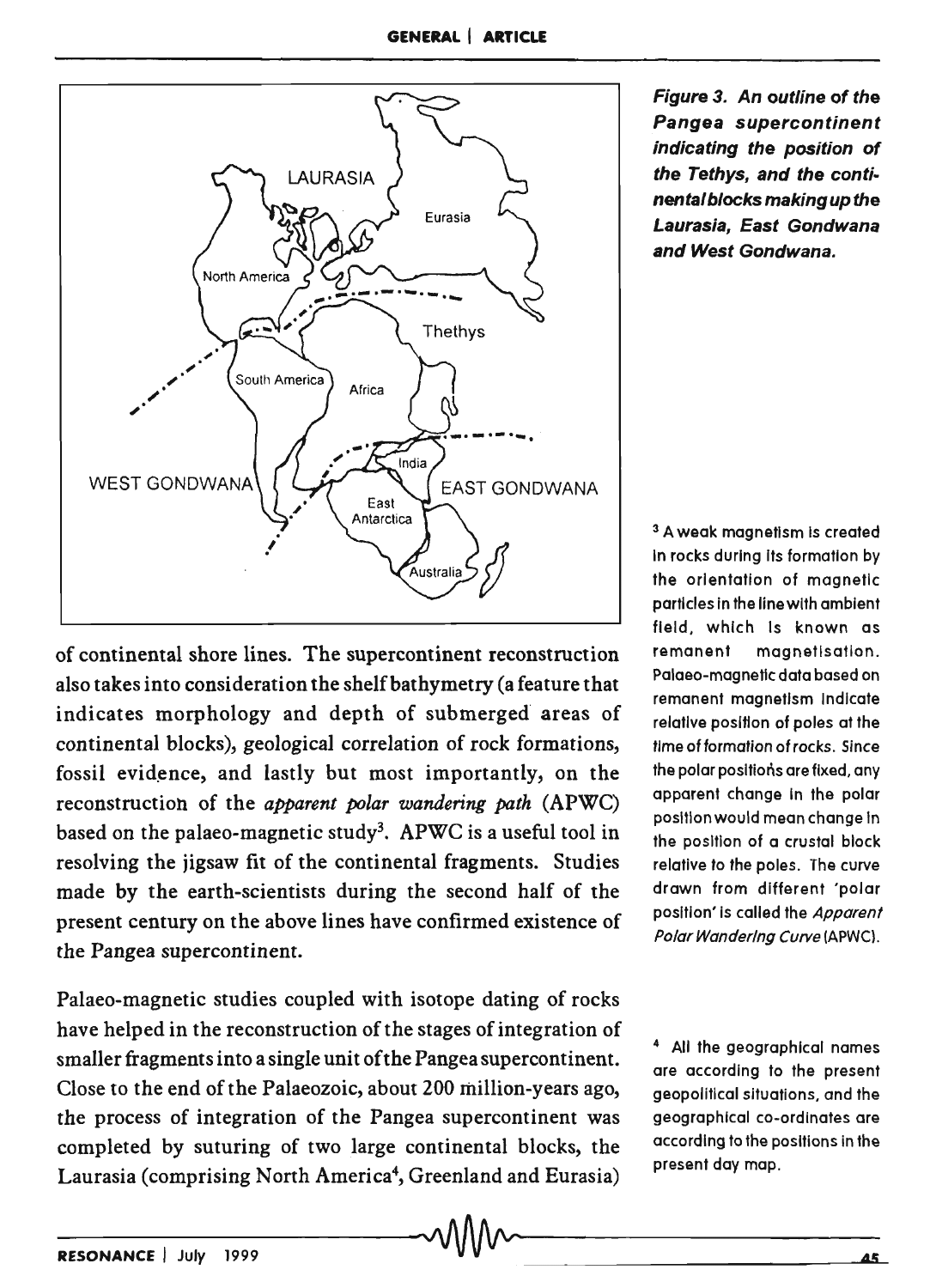and the Gondwanaland (comprising mainly South America, India, Australia and Antarctica). Some disagreements, however, prevail amongst the earth-scientists on the position of parts of China, Mongolia, and certain areas of south-east Asia in between the Laurasia and Gondwanaland. A significant aspect of the Pangea integration is the closing of a palaeo-ocean, called *'Proto-Atlantic' or Iapetus Ocean,* whose western coastline was along the north-eastern North America and the eastern coastline followed north-western parts of Scandinavia, Britain and Africa.

The largest component of the Pangea, the Gondwanaland had assembled earlier, between 600 to 740 million-years ago, through the suturing of two fragments, the East Gondwana (comprising India, Australia and Antarctica) and the West Gondwana (comprising Africa and South America). A huge Pacific-sized palaeo-ocean named 'Mozambique Ocean' is believed to have existed between the two Gondwana fragments.

#### Was There a 'Father' Supercontinent of Pangea?

Assembly and the subsequent breakup of the Pangea are not the only change that the earth's crust had undergone since it started forming, almost immediately after evolution of the planet about 4600 million-years ago. Very recently the earth-scientists have come forward with a novel idea of an older supercontinent, which they named Rodinia<sup>5</sup>. The Rodinia supercontinent is believed to have existed earlier than 1000 million-years before present. In the reconstructed framework of the Rodinia, the Laurentia (North America-Greenland combine) has been placed in the centre-stage surrounded on its northern, western, southern and eastern sides by Siberia, Australia-Antarctica, Kalahari and Congo (including Sao Francisco of South America) and Amazonia-Baltica, respectively *(Figure* 4). A significant common feature of the Rodinia assembly is presumed to be the Grenvillian orogen (more than 1000 million-year old belt of mountain building like the recent Himalaya). Understandably, therefore, the reconstruction ofthe Rodinia hinges on the possible extension

5 The Rodlnia is derived from the Russian word 'rodit' meaning to procreate. The implication is that the Rodinia is the father of the Jater Pangea.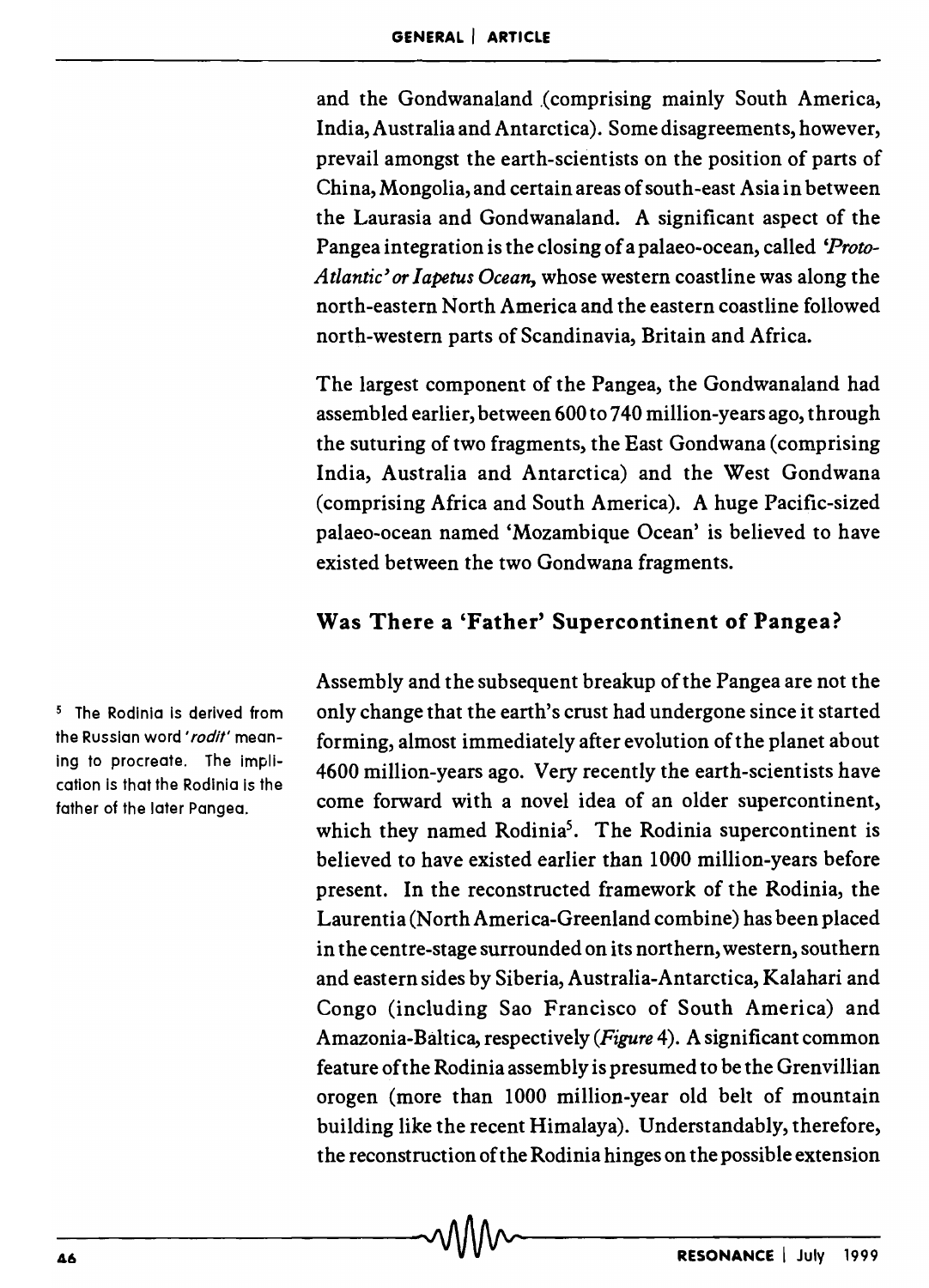

Figure4. A cartoon diagram showing the possible configuration of the Rodinia supercontinent.

of the Grenvillian orogen around the East Antarctica into India and Australia.

Fragmentation of Rodinia started a little later than 1000 millionyears before present. In the process of fragmentation, the interior regions of the Rodinia supercontinent became the external margins of the later Gondwanaland, whereas the external margin of the former became landlocked within the interior Gondwanaland.

Another significant development between the breakup of the older supercontinent and the assembly of a new Gondwana is the welding of disparate fragments (from the Rodinia breakup) into a single Africa. The zones of the suture are very popularly known as the Pan-African orogenic belts. South America is also believed to have a similar growth history.

The new idea of Rodinia supercontinent preceding the 'Wegenerian' Pangea has attracted attention of large number of earth-scientists during the last decade of the present century. However, one disquieting aspect of the new concept is that the proposed configuration of the Rodinia differs significantly from